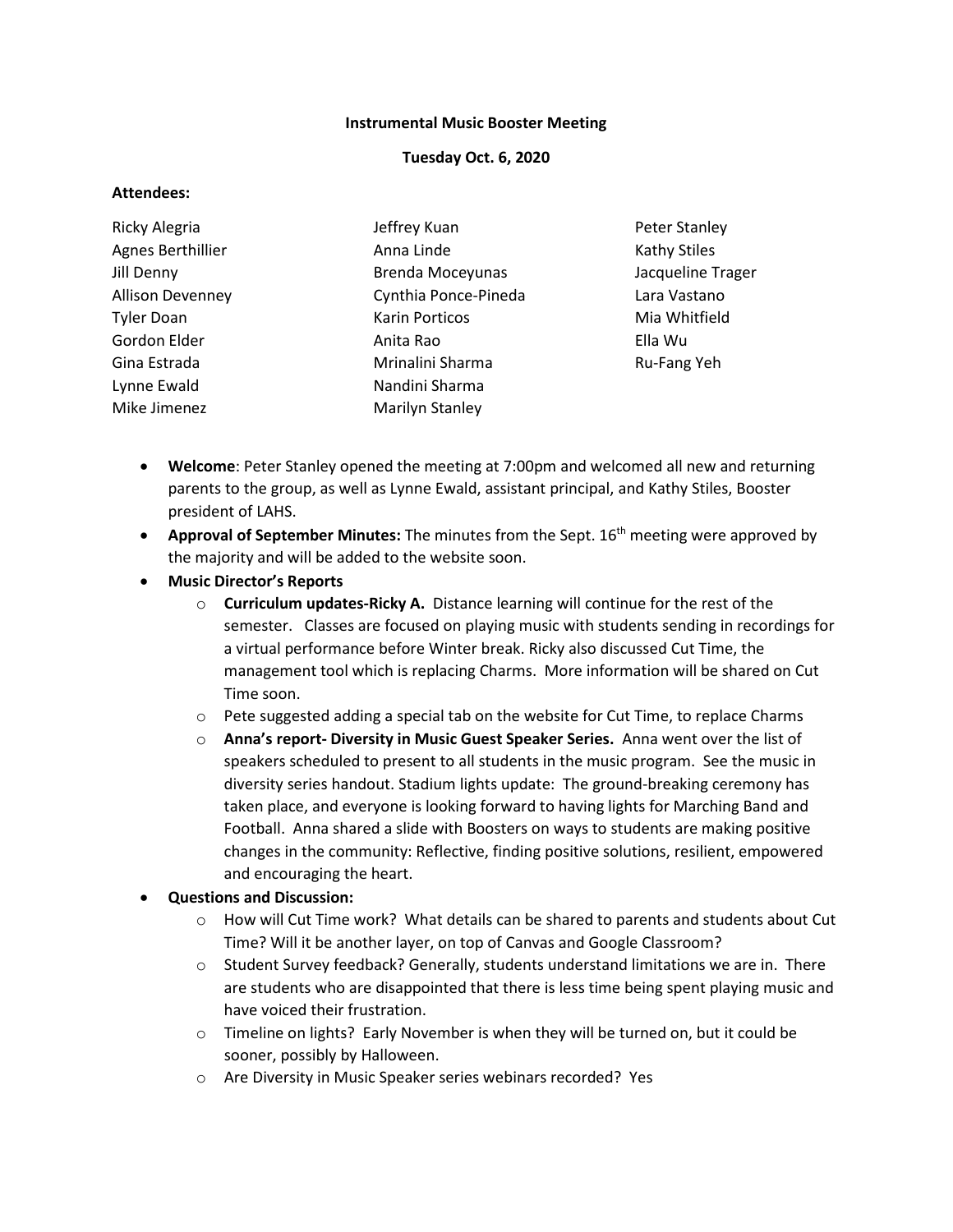- o Will MVHS perform a short video like Homestead did on YouTube? Not at the moment. Directors are working to edit student videos for a virtual performance, date TBD.
- $\circ$  Can cohorts start forming for small groups? No, the district has not said it is safe to resume in person sectionals.
- $\circ$  Do all students have instruments? No, but percussion students will be getting some practice mats on order from McCormick.
- o How are the state's standards for music curriculum being met? Lengthy discussion on how music classes are being modified to meet core standards for music learning.
- $\circ$  Will there be a virtual performance this semester? Yes, this is in planning stages.
- o How many new students are there in music? How many marchers? 100

**Lynn Ewald**- We are starting to work on higher need cohorts, students with largest needs, AVID seniors who need help with their college apps, working with students with technical problems at home, etc.

**Mike Jimenez**- Cohort update; Currently 15 kids max w/ 1 adult instructor. Kids are allowed to move from one cohort to another between morning and afternoon practicing social distancing, wearing masks, sanitizing, all precautions in place. Each cohort is 2-4 weeks long. Goals for academic cohorts are to keep kids engaged. Mike will continue to ask the School Board questions about cohorts and when they might possibly be reinstated for music since athletics are already allowing small practice cohorts. Parents asked about small cohorts on the field, and Mike said that he will keep us posted on the cohort situation.

- $\circ$  Is there an opportunity for non-woodwind cohorts, including color guard? Ricky mentioned that they are still concerned with having enough staffing for all the groups to keep kids safe.
- $\circ$  What about masking up and having small sectionals to help retain marching skills for next year? Anna- our goal is safety, so even though Homestead is having small sectionals, we do not feel we can do so safely. We don't have enough instructional adults at this time, and the music team is sticking with this plan.
- $\circ$  MVLA sent a letter saying that distance learning will continue for the duration of the semester. How do small cohorts work in campus with this guideline? Lynn- Many of the cohorts are not being led with teachers, and only meeting once or twice a week. Teachers are needed for teaching the rest of the students, thus, the classified personnel to help with the cohorts.

# **Peter & Jacqueline**- no further updates

**Auditor's Report**-Mina reported that Anita and Karin did an excellent job. Reconciliation is within \$90, so likely due to PayPal fees or electronic funds. Karin- We reconcile all PayPal reports, square reports, employee matching and all bank statements. We look at both the beginning and end of year expenses. A vote was taken for the approval of the auditor's report and all were in favor. Audit report was discussed and approved.

# **Budget**- Please see attached **2020-2021 Annual Budget Proposal slide**

o Anna presented the proposed budget to the Boosters and gave more details on line items.